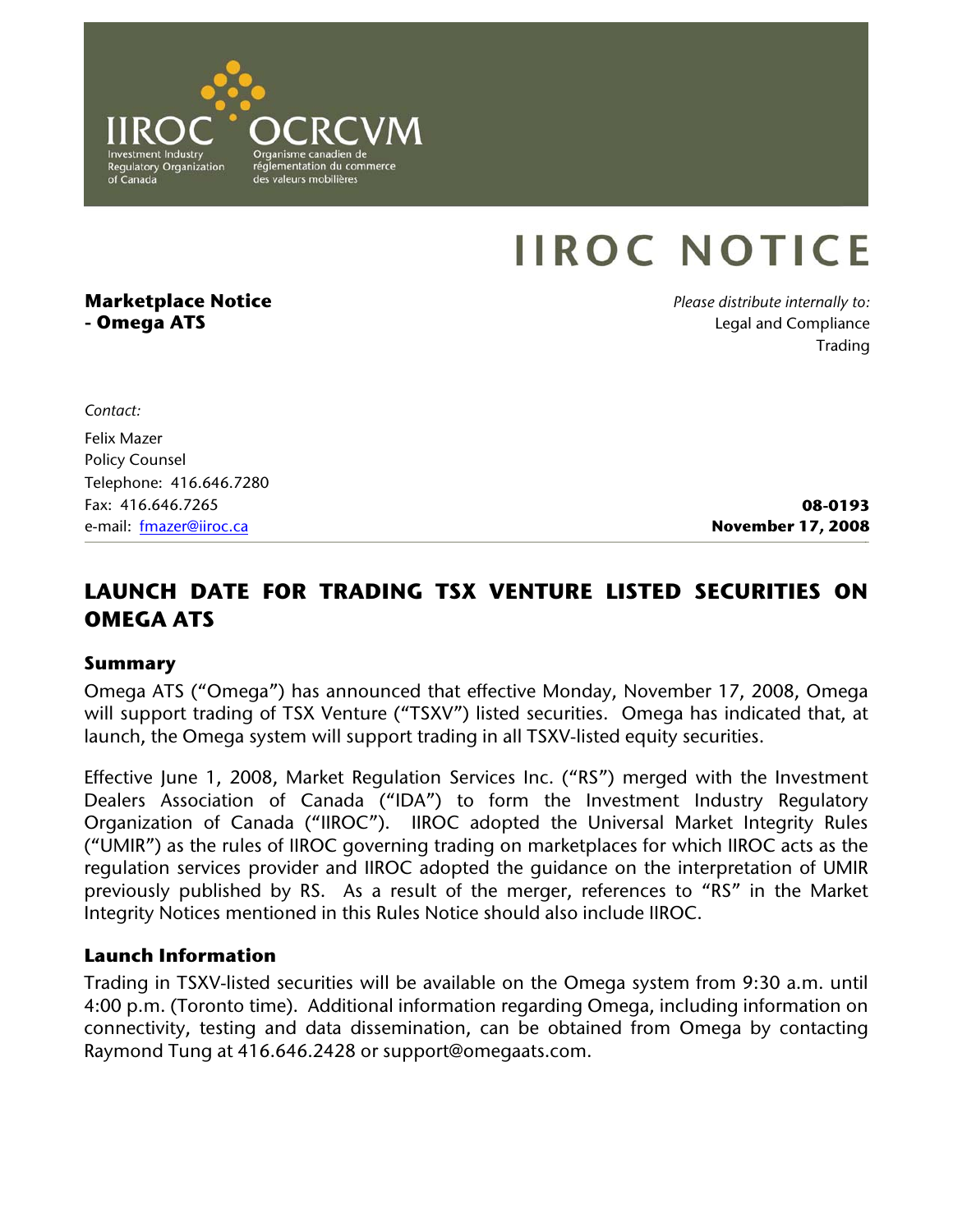

Reference should also be made to the "Summary Comparison of Current Equity Marketplaces" document available under the "Quick Links" section of the IIROC website at www.iiroc.ca for additional information on the basic features of all IIROC regulated marketplaces.

## **Guidance on Application of UMIR**

RS has issued guidance on the application of UMIR to the trading by Participants and Access Persons of securities that trade on multiple marketplaces, including:

- Market Integrity Notice 2006-017 Guidance *Securities Trading on Multiple Marketplaces* (September 1, 2006);
- Market Integrity Notice 2006-020 Guidance *Compliance Requirements For Trading On Multiple Marketplaces* (October 30, 2006);
- Market Integrity Notice 2007-015 Guidance *Specific Questions Related to Trading on Multiple Marketplaces* (August 10, 2007);
- Market Integrity Notice 2007-021 Guidance *Expectations Regarding "Best Price" Obligations* (October 24, 2007);
- Market Integrity Notice 2008-009 Request for Comments *Provisions Respecting the "Best Price" Obligations* (May 16, 2008);
- Market Integrity Notice 2008-008 Amendment Approval *Provisions Respecting "Off-Marketplace" Trades* (May 16, 2008); and
- Market Integrity Notice 2008-010 Guidance *Complying with "Best Price" Obligations*  (May 16, 2008).

Reference should be made to Rule 5.2 of UMIR as well the above referenced Market Integrity Notices for additional guidance respecting trading in securities that are eligible for trading on more than one marketplace.

## **Current Best Price Obligation under UMIR**

Under Rule 5.2 of UMIR, a Participant is required to make reasonable efforts to fill better priced orders displayed on a "protected marketplace" at the time the Participant executes at an inferior price on another marketplace or foreign organized regulated market. Omega is a "protected marketplace" eligible to trade TSXV-listed securities. As such, a Participant is required to consider, and make reasonable efforts to fill, better priced orders on Omega when executing a trade at an inferior price on another marketplace or foreign organized regulated market.

The Canadian Securities Administrators ("CSA") recently published notice of proposed amendments to National Instrument 21-101 – *Marketplace Operation* and National Instrument